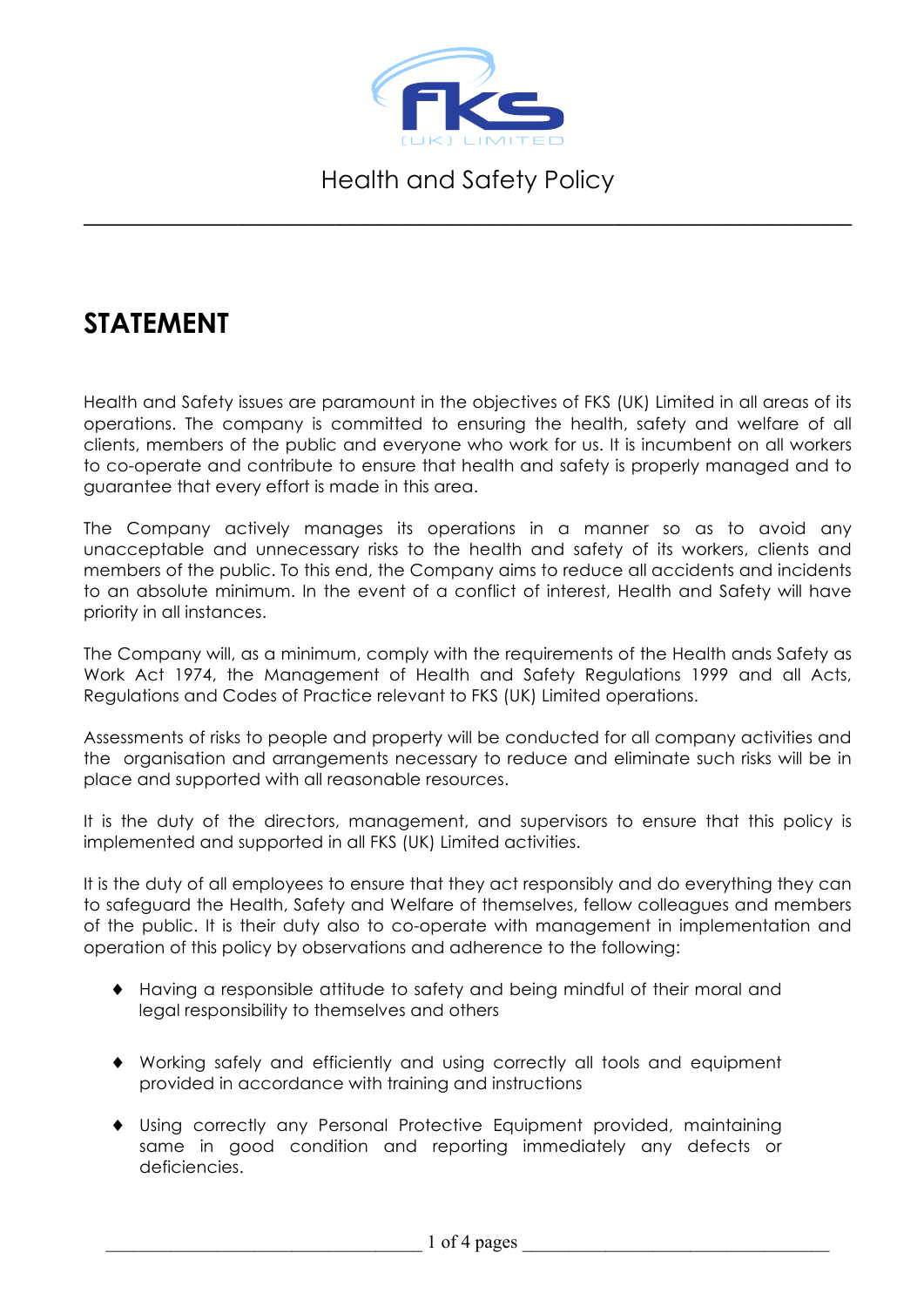

\_\_\_\_\_\_\_\_\_\_\_\_\_\_\_\_\_\_\_\_\_\_\_\_\_\_\_\_\_\_\_\_\_\_\_\_\_\_\_\_\_\_\_\_\_\_\_\_\_\_\_\_\_\_\_

- ♦ Reporting accidents and incidents that have led, or could have led, to injury or damage, by the correct procedure
- ♦ Following safety procedures and instructions to establish and maintain a safe working environment.
- ♦ Notifying their managers / supervisors of any hazards or unsafe working arrangements observed in the work place.
- ♦ Undertaking, or to participate in, any unsafe working practices and bringing these to the notice of their managers or supervisors.
- ♦ Assisting in the investigation of accident with the objective of introducing measures to prevent recurrence.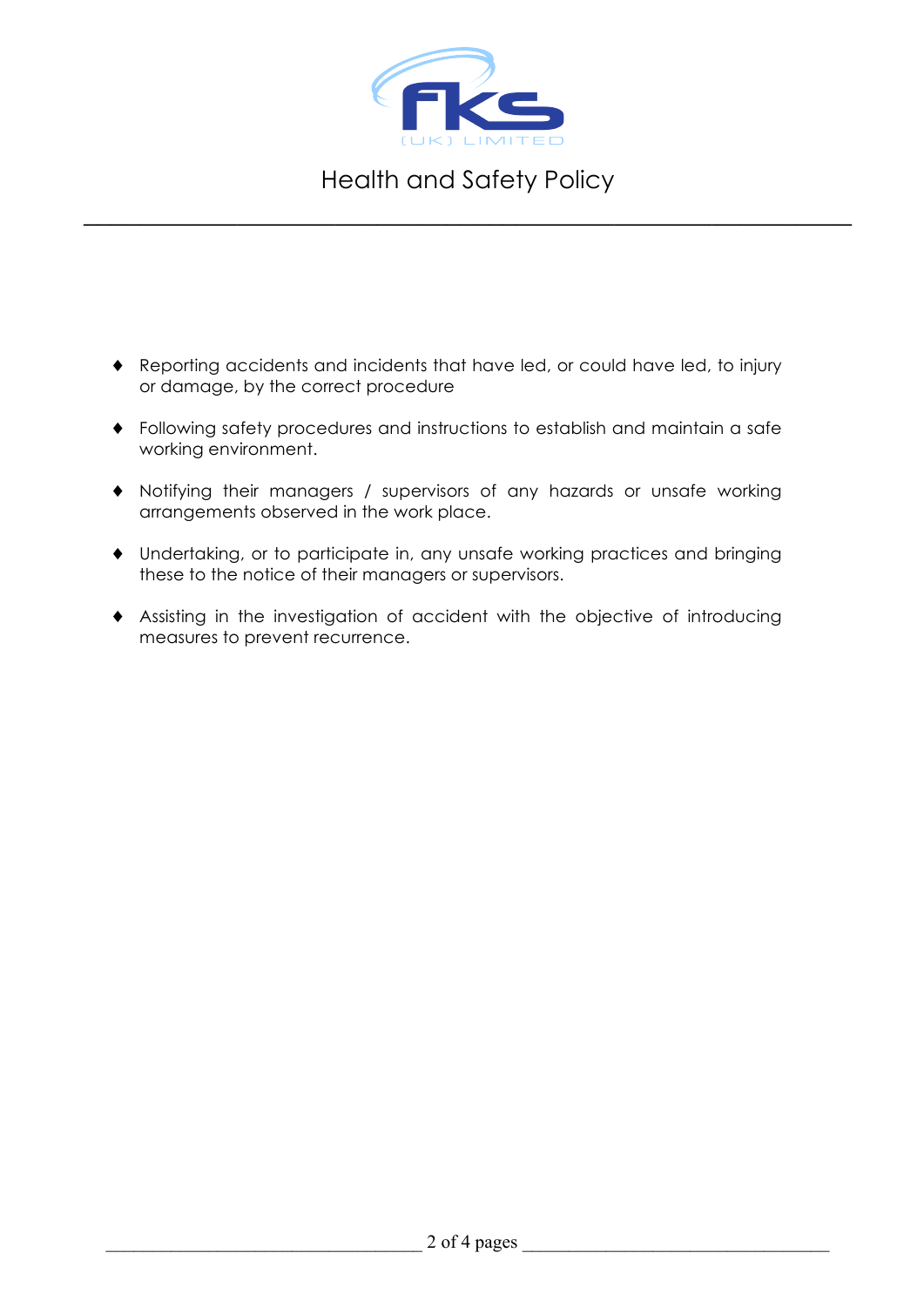

\_\_\_\_\_\_\_\_\_\_\_\_\_\_\_\_\_\_\_\_\_\_\_\_\_\_\_\_\_\_\_\_\_\_\_\_\_\_\_\_\_\_\_\_\_\_\_\_\_\_\_\_\_\_\_

## **ORGANISATION**

The health and safety manager will train managers / supervisors and inform them of their responsibilities, the day to day responsibility then rests with each manager / supervisor who shall impart all necessary training to all employees.

The health and safety manager will be responsible for

- ♦ Making inspections
- ♦ Ensuring that managers / supervisors understand their responsibilities in terms of enforcing safety measures in the field.
- ♦ Reviewing procedures within require timescales

Also please refer to the FKS (UK) Limited Health and Safety organisational chart.